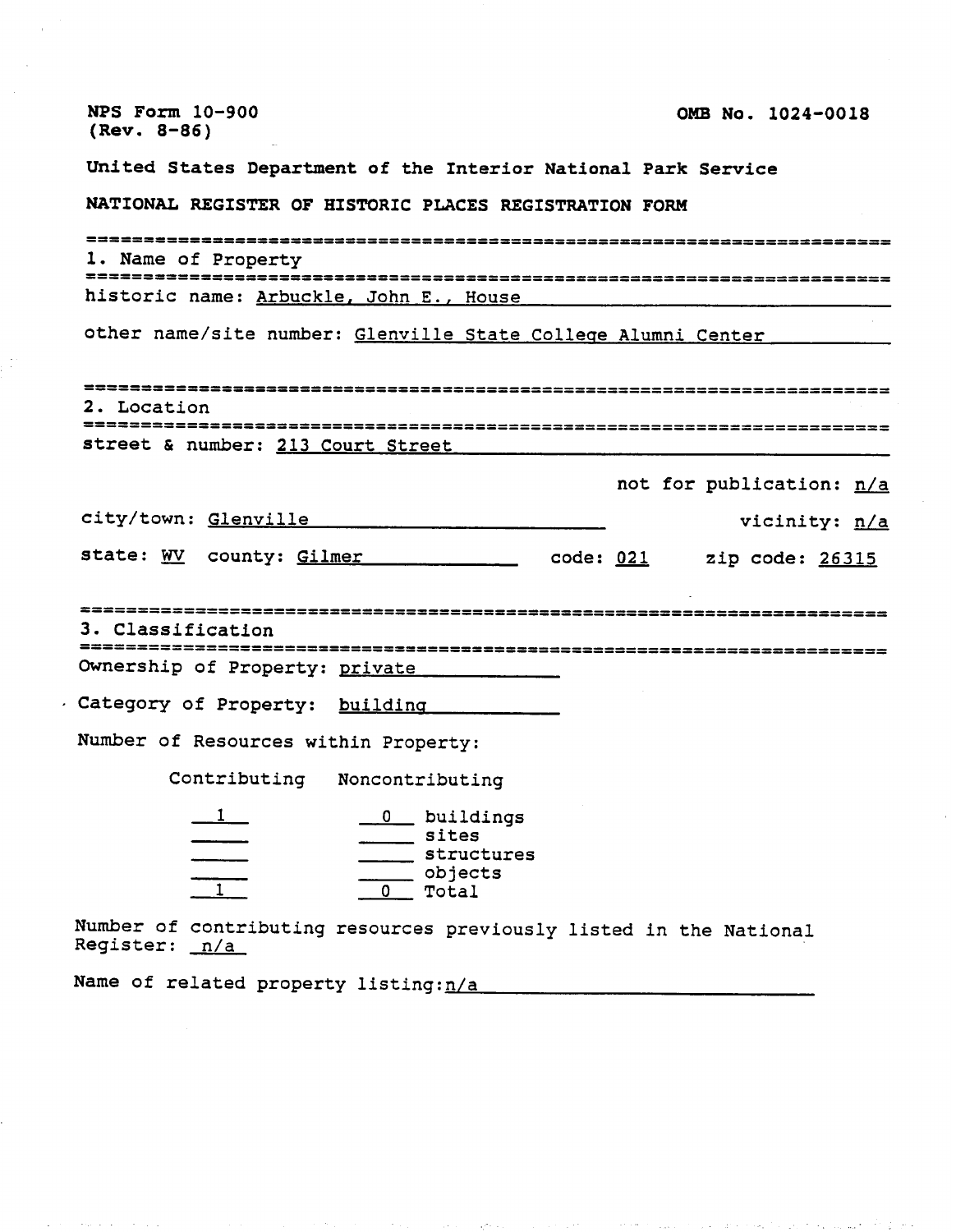# -------------------------------------\_\_\_\_\_\_\_\_\_\_\_\_\_\_\_\_\_\_\_\_\_\_\_\_\_\_\_\_\_\_\_\_\_\_\_\_\_\_\_\_----------------------------------

**4.** State/Federal Agency Certification ......................................................................... **As** the designated authority under the National Historic Preservation Act of 1986, as amended, I hereby certify that this  $\times$  nomination request for determination of eligibility meets the documentation standards for registering properties in the National Register of<br>Historic Places and meets the procedural and professional requirement<br>set forth in 36 CFR Part 60. In my opinion, the property  $\chi$  meets<br>does not meet the N Historic Places and meets the procedural and professional requirements set forth in 36 CFR Part 60. In my opinion, the property  $\underline{\times}$  meets of 1986, as amended, I hereby certify that this  $X$  nomination  $I$ <br>request for determination of eligibility meets the documentation<br>standards for registering properties in the National Register of<br>Historic Places and meet sheet,

Signature of Certifying Official

 $10/16/91$ Date

State or Federal agency and bureau

 $\epsilon_{\rm c}$  ,  $\epsilon^2$ 

State or Federal agency and bureau<br>In my opinion, the property - meets - does not meet the National<br>Register criteria. - See continuation sheet. State or Federal agency and bureau<br>In my opinion, the property \_\_\_ meets \_\_\_ does no<br>Register criteria. \_\_\_ See continuation sheet.

Signature of commenting or other official Date

State or Federal agency and bureau

|                    | 5. National Park Service Certification                                                                                                                                                                                                   |                  |                      |                   |
|--------------------|------------------------------------------------------------------------------------------------------------------------------------------------------------------------------------------------------------------------------------------|------------------|----------------------|-------------------|
|                    | I, hereby certify that this property is:                                                                                                                                                                                                 |                  |                      |                   |
|                    | entered in the National Register<br>See continuation sheet.<br>determined eligible for the<br>National Register<br>See continuation sheet.<br>determined not eligible for the<br>National Register<br>removed from the National Register |                  |                      |                   |
|                    |                                                                                                                                                                                                                                          |                  | Signature of Keeper  | Date of<br>Action |
| 6. Function or Use |                                                                                                                                                                                                                                          |                  |                      |                   |
| Historic: domestic |                                                                                                                                                                                                                                          |                  | Sub: single dwelling |                   |
| Current            | : social                                                                                                                                                                                                                                 | _ Sub: clubhouse |                      |                   |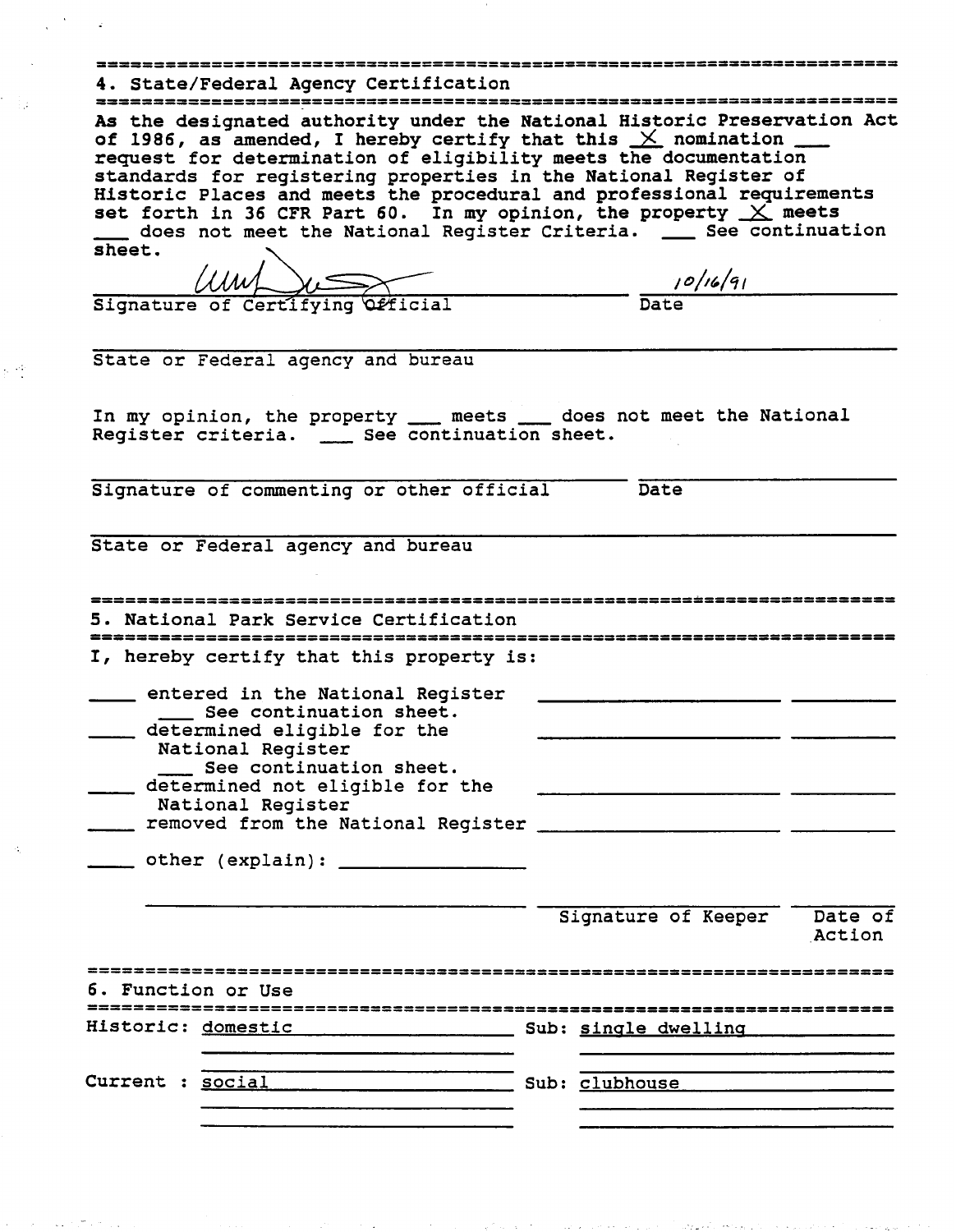| 7. Description                                                                                                                                                                                                                                                                                                                       |
|--------------------------------------------------------------------------------------------------------------------------------------------------------------------------------------------------------------------------------------------------------------------------------------------------------------------------------------|
| Architectural Classification:<br>Late Victorian/Queen Anne<br><u> 1980 - Jan Barat, politik američki politik († 1908)</u>                                                                                                                                                                                                            |
|                                                                                                                                                                                                                                                                                                                                      |
| Materials: foundation sandstone _____ roof asphalt shingle __________<br>walls brick other wood<br>$metal$ and $c$ and $c$ and $d$ and $d$ and $d$ and $d$ and $d$ and $d$ and $d$ and $d$ and $d$ and $d$ and $d$ and $d$ and $d$ and $d$ and $d$ and $d$ and $d$ and $d$ and $d$ and $d$ and $d$ and $d$ and $d$ and $d$ and $d$ a |
| Describe present and historic physical appearance. x See continuation<br>sheet.                                                                                                                                                                                                                                                      |
| 8. Statement of Significance                                                                                                                                                                                                                                                                                                         |
| Certifying official has considered the significance of this property in<br>relation to other properties: local ___________.                                                                                                                                                                                                          |
| Applicable National Register Criteria: C                                                                                                                                                                                                                                                                                             |
| Criteria Considerations (Exceptions) : n/a                                                                                                                                                                                                                                                                                           |
| Areas of Significance: architecture<br><u> 1980 - Andrea Brand, amerikansk politiker (d. 1980)</u>                                                                                                                                                                                                                                   |
|                                                                                                                                                                                                                                                                                                                                      |
| Period(s) of Significance: 1910                                                                                                                                                                                                                                                                                                      |
| Significant Dates: n/a                                                                                                                                                                                                                                                                                                               |
| Significant Person(s): n/a<br><u> 1980 - Andrea Stadt British Stadt British Stadt British Stadt British Stadt British Stadt British Stadt British Stadt British Stadt British Stadt British Stadt British Stadt British Stadt British Stadt British Stadt Brit</u>                                                                   |
| Cultural Affiliation: n/a                                                                                                                                                                                                                                                                                                            |
| Architect/Builder: West, A.N.                                                                                                                                                                                                                                                                                                        |

State significance of property, and justify criteria, State significance of property, and justify criteria,<br>considerations, and areas and periods of significance noted above.<br><u>X</u> See continuation sheet.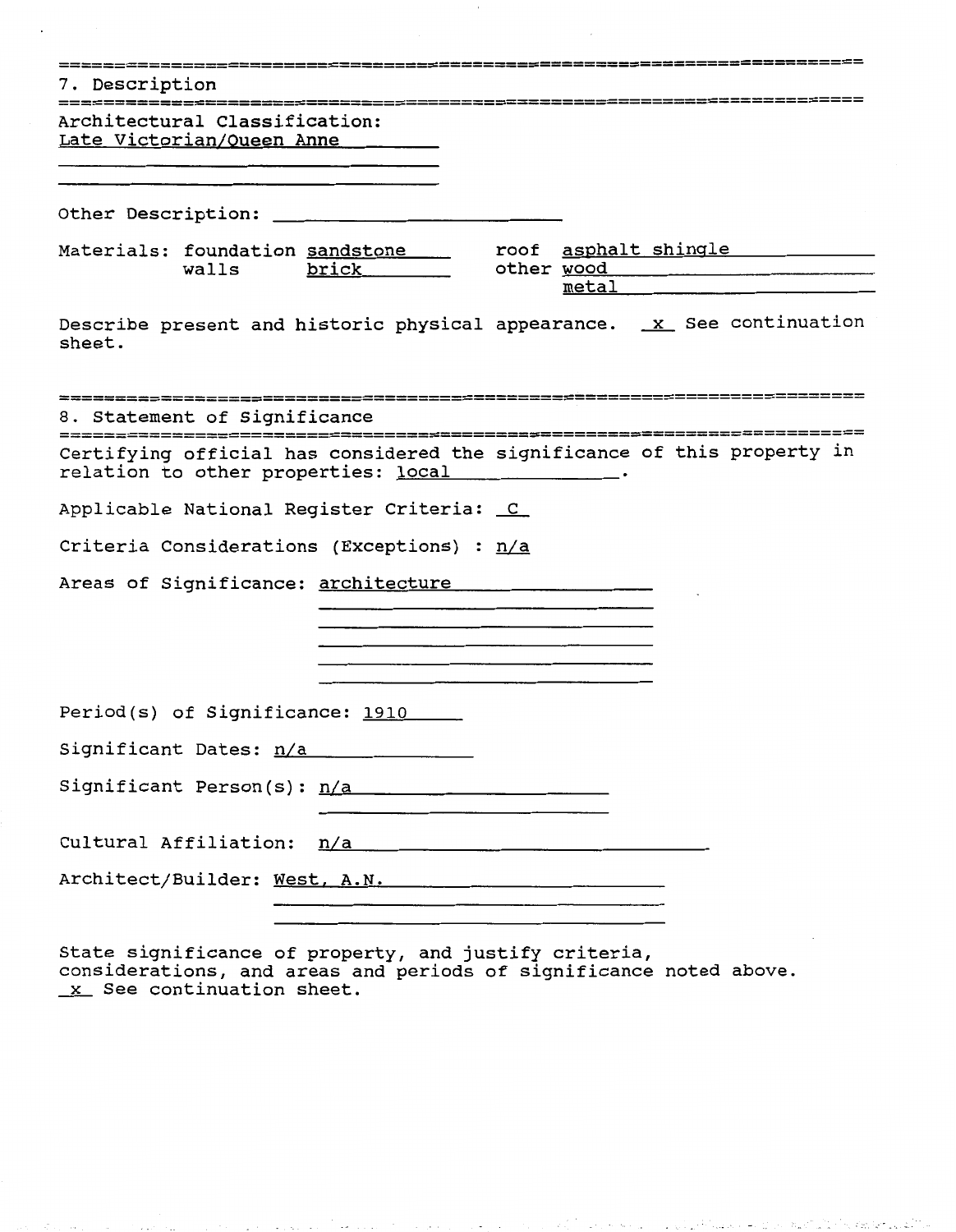- (NPS Form **10-900)** 

**United States Department of the Interior**  National Park Service

**NATIONAL REGISTER OF HISTORIC PLACES CONTINUATION SHEET** 

Section number  $\frac{7}{2}$  Page  $\frac{1}{2}$ 

#### Summary

The John E. Arbuckle house, located on Court street near Glenville State College, is an intact and representative example of a turn-of-the-century Queen Anne style house. The two and a half story building remains substantially unaltered from its original **1910** appearance. The house's most outstanding characteristics are its octagonal tower, classical porches, and extraordinary detail on the interior.

#### Materials

The house sits on a foundation of cut sandstone blocks laid in regular courses. Common bond brick veneer covers a wood frame wall underneath. An asphalt shingle roof caps the house although the original roof shingles were slate.

### Exterior

contract of the contract of

The Arbuckle house main entry facade faces southeast to Court Street. This facade is symmetrical with the exception of the octagonal tower on the corner of the southeast side. The tower has a high pitched roof with an original weathervane at its peak. Characteristic Queen Anne wooden shingles cover the tower at the attic level. The tower windows and all of the other windows in the house have smooth stone sills and lintels.

The entrance bay is located in the center of the facade. The opening is an oak-framed single pane glass door with flanking side lights and a transom. On the second level above the entrance is a round arch space with a door opening onto the porch roof. Adjacent to this, is another arched window opening. On the opposite side of the facade from the tower is a two story segmental bay. In the facade's roof stands a gabled dormer that intersects with the main hipped roof. The dormer contains a Palladian window and fish-scale shingles. The porch on the facade is one of the house's most notable features. It extends from the tower and wraps around to the northeast facade. Ionic columns support the porch roof and they stand in groups of three in front of the house's main entrance.

The southwest facade is similar to the main facade with the exception of the porch. The door on this side opens out onto a symmetrical porch that has a curved roofline on Doric column supports. This porch has a dentiled cornice which is identical to the cornice that runs the perimeter of the house's main roof. Like the main facade, this side has a segmental bay and a gabled dormer with a Palladian window.

والمعادلة فحملته فلكاهل أيحلك بالالتماد المأركة والراجحة والهراية والمحارب كالمأرار كريفاء المردوزة والمر

 $\int_{\mathbb{R}^d} e^{i\frac{\pi}{2} \left(\frac{\pi}{2} \right)} \frac{d}{2} \left( \frac{\pi}{2} \sigma_1 \psi \right) \, \sigma_2 \, \varphi \, e^{-i\frac{\pi}{2} \left(\frac{\pi}{2} \right)^2}$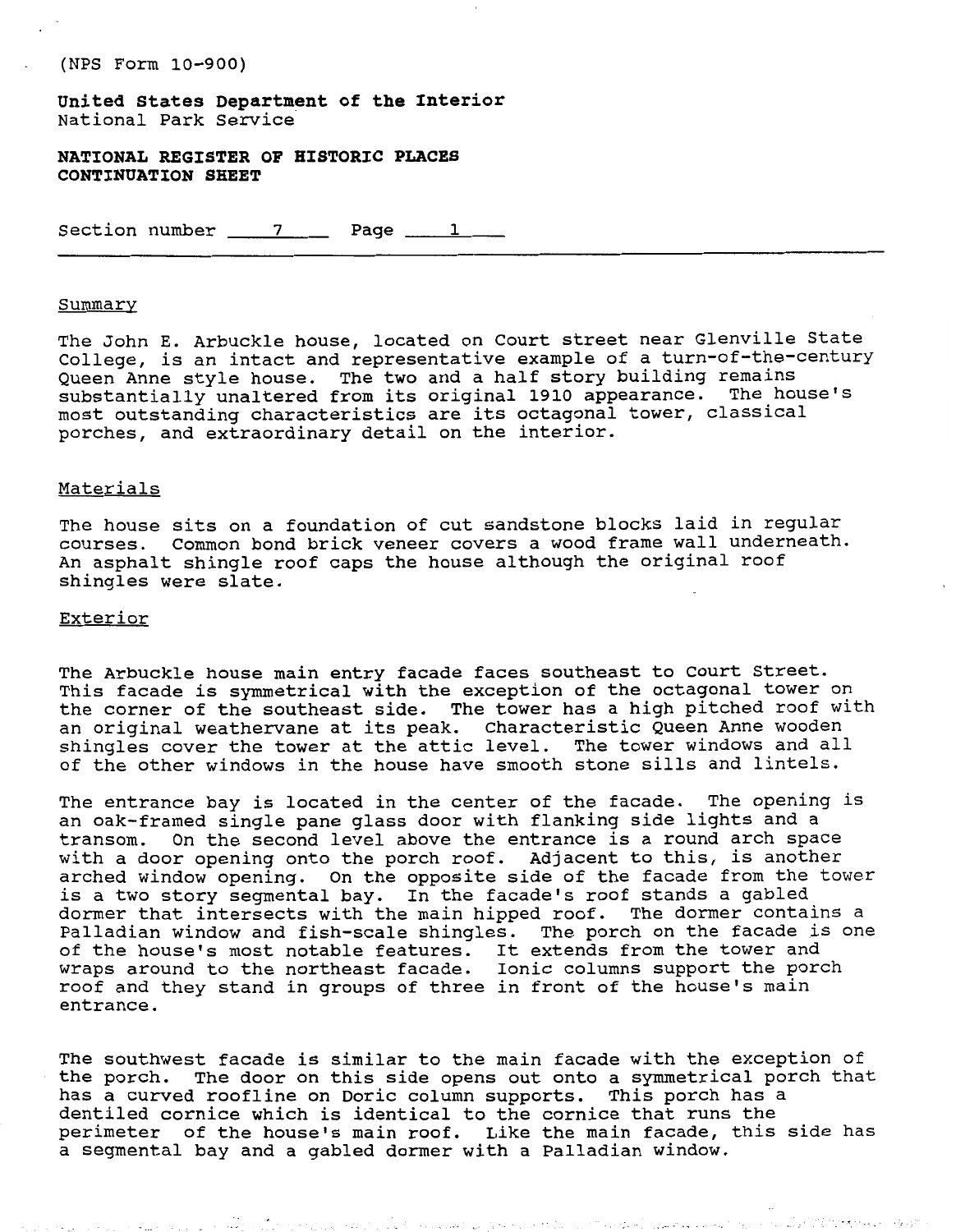United States Department of the Interior National Park Service

National Register of Historic Places Continuation Sheet

Section  $\frac{7}{2}$  page  $\frac{2}{2}$ 

The rear of the house contains the only alteration. The first level of the two story porch has been enclosed behind metal siding. The second level, however, is open and has its original wooden turned posts and balustrade.

#### Interior

Like the exterior of the Arbuckle house, the interior has undergone few changes. The plan is unaltered and the fireplaces, doors, windows, and the original interior trim are all intact. Three of the four rooms on each floor contain ornamental wooden fireplaces in a variety of styles. The oak trim throughout the house is in its original unpainted finish. A hand-carved flower with leaves and a stem has been applied to the base of each door surround. The stairway is one of the most outstanding features of the interior. It is located in the center of the house and has turned balustrade posts all the way up to the attic level. A decorative newel post stands at the base. The placement of the floorboards is another of post stands at the base. The placement of the floorboards is another of<br>the interior's interesting details. In each room except for the kitchen,<br>the floorboards are placed following the angle of the segmental bays. In<br>most the floorboards are placed following the angle of the segmental bays. In most houses, the boards simply extend straight across the floor without following the angle of the wall.

The Arbuckle house sits on a corner lot in a spacious yard. The Glenville State College Campus borders the property on three sides.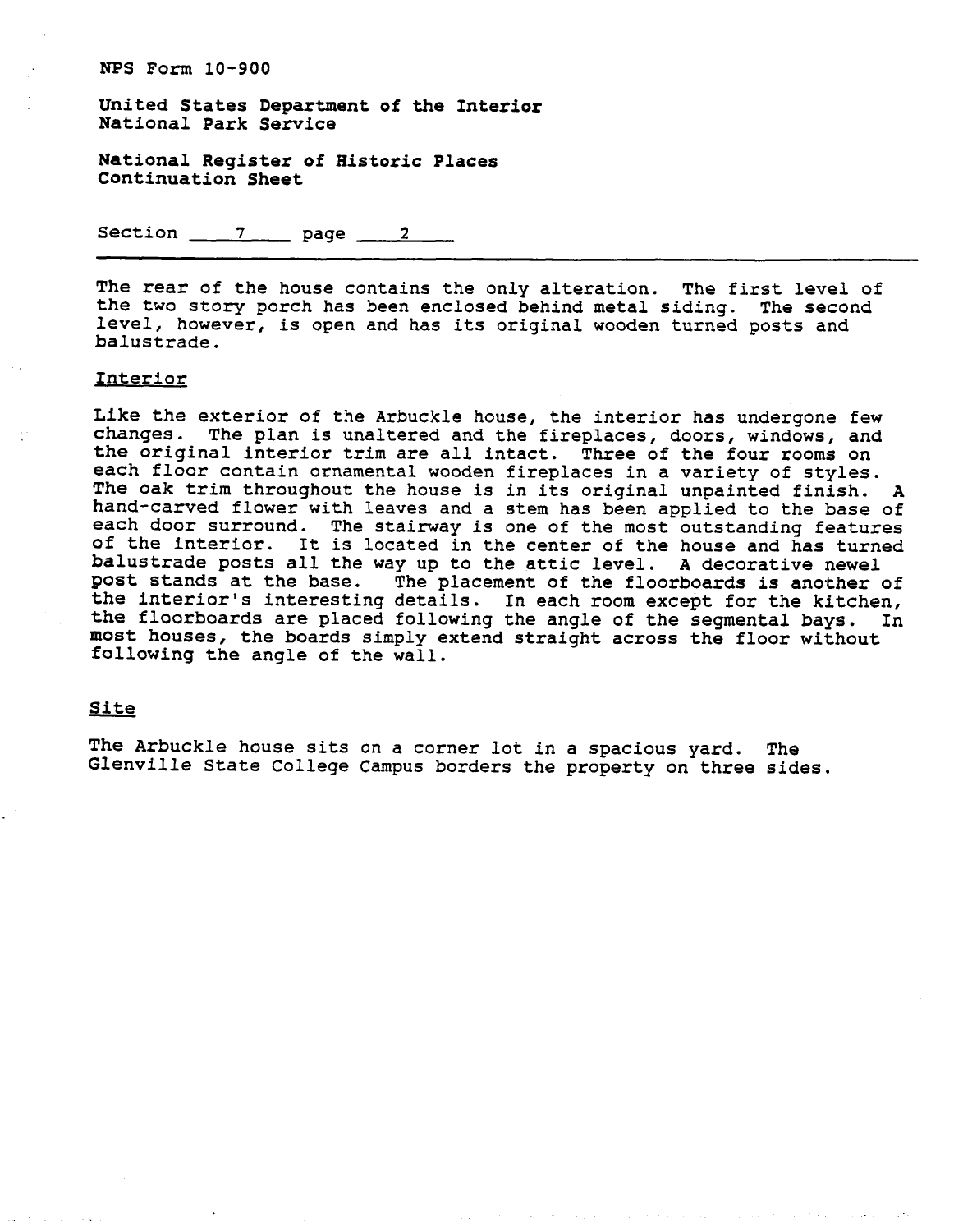(NPS Form 10-900)

United States Department of the Interior National Park Service

**NATIONAL REGISTER OF HISTORIC PLACES CONTINUATION SHEET** 

Section number 8 Page 1

#### Summary

÷.

The Arbuckle House is eligible for listing in the National Register of Historic Places under criterion C in the Area of architecture. It is an intact Queen Anne style house but, unlike other Queen Houses in Glenville, it also illustrates the trend towards a more simplified style that was popular after the turn of the century. The house shows typical Queen Anne characteristics such as the tower, and wrap-around porch. The plan, however, is basically symmetrical, very much like the American four-square house of the 1910's and 1920's. The Arbuckle house is in excellent condition and retains its architectural integrity of design, materials, workmanship, and location.

#### Sianificance

In the middle of the nineteenth century, the well-known architect and pattern book writer A.J. Downing initiated a trend in the United States for picturesque, asymmetrical design in residential buildings. Throughout the rest of the century, architects followed Downing's example and promoted a variety of asymmetrical facades. Before the Civil War, most architect-designed houses were based upon European sources, as evidenced by the abundance of Gothic and Italianate houses. Beginning in the 1870's, however, there was a greater emphasis on the artistic effect that resulted in a more uniquely American style. The Queen Anne style provides the best example of this trend towards artistic expression. Popularized by the English architect Richard Norman Shaw, the Queen Anne style in England was characterized by tall chimneys, asymmetry, and<br>decorative tile<sup>1</sup>.

American architects became familiar with the English Queen Anne through English architectural magazines that circulated widely in the United States. One of the earliest promoters of the Queen Anne style in the United States was the New York architect, Henry Hudson Holly who introduced his ideas first in Harper's Monthly and then in an 1878 pattern book titled Modern Dwellings. Holly departed significantly from the English examples to create what he considered to be a uniquely American style that was more irregular and artistic that the English Queen Anne<sup>2</sup>. Compared to the Queen Anne houses built in the 1880's and 1890's, the buildings that Holly introduced in 1878 were relatively plain and unoriginal. George and Charles Palliser and Robert W. Shoppell promoted houses in the 1880's with greater emphasis on the artistic effect. To achieve this, these architects exaggerated the external and internal features of the house, varied the designs more, and applied more ornamentation. Today the term "Queen Annew generally applies to these late nineteenth century houses of various scales that display artistic<br>features<sup>3</sup>.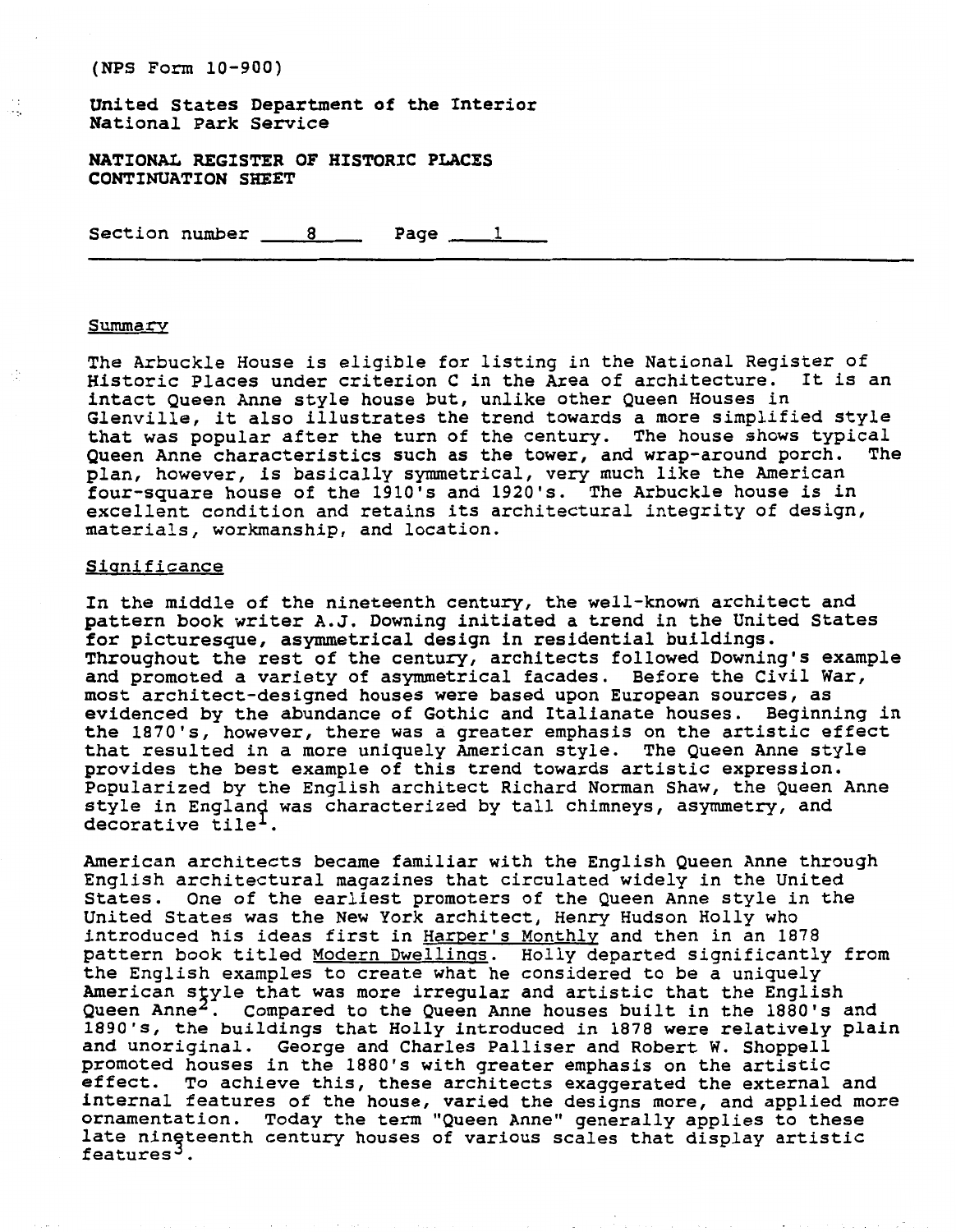$\sim 10^{-10}$ 

United States Department of the Interior National Park Service

National Register of Historic Places Continuation Sheet

Section  $8 \qquad page \qquad 2$ 

Although Queen Anne houses were built well into the twentieth century, the style was becoming old-fashioned by around 1900. At that time, Americans began to question and reject the old Victorian lifestyle that had dominated the country since the middle of the century. Victorians were known for their conspicuous display of material things and their<br>love of decoration. Turn-of-the-century Americans lost interest in Turn-of-the-century Americans lost interest in the formal Victorian lifestyle. They turned to simpler and more practical ways of living. A house style that was functional and plain served their purposes perfectly. Four-squares and bungalows became the style of choice for middle-class Americans across the country, reflecting the trend towards simplicity.

The design that Arbuckle chose for his house was a simplified version of the ostentatious Queen Anne style that was popular in the 1880's and 1890's. The house has some of the most important Queen Anne characteristics such as the tower, asymmetrical facade, fish-scale shingles, and a wrap-around porch. What it lacks, however, is a sprawling, irregular plan and extreme ornamentation which were common features of Queen Anne houses of every scale.

The Arbuckle house interior also reflects the transition stage. The stairway, decorative woodwork, and fireplace mantels are characteristically Queen Anne. Stairways in Victorian houses were nearly always decorative showpieces in a prominent position in the house<sup>4</sup>. The Arbuckle house stairway occupies the center of the plan. It has turned balustrade posts all the way up to the attic level and a decorative newel post at the base. The detail in the woodwork throughout the house is extraordinary and also typically Queen Anne. An oak floorboard runs the perimeter of each room and where it meets the door surround, is a beautifully-detailed applied wooden flower with a stem. The flower design is located throughout the house and it illustrates the Queen Anne preference for artistic detail. The six ornamental fireplace mantels also indicate this preference. Each one is different and, although some are more ornate than others, each is decorative in some way. The most detailed fireplace has a two-tiered mantel with Corinthian columns supporting each level. An Adamesque swag decorates the lower tier.

Other aspects of the interior are more characteristic of the early twentieth century. The spatial arrangement of the interior, except for the location of the stairway and the partially octagonal shaped room, is similar to four-square houses. Unlike the Queen Anne style's irregular plan with seemingly wasted space, the Arbuckle house plan is basically symmetrical with roughly rectangular shaped rooms and little unused space. The horizontal panelled doors are another characteristic more typical of the twentieth century Craftman style than the earlier period. Queen Anne interior doors were taller with vertical panels and there was usually a transom above the door.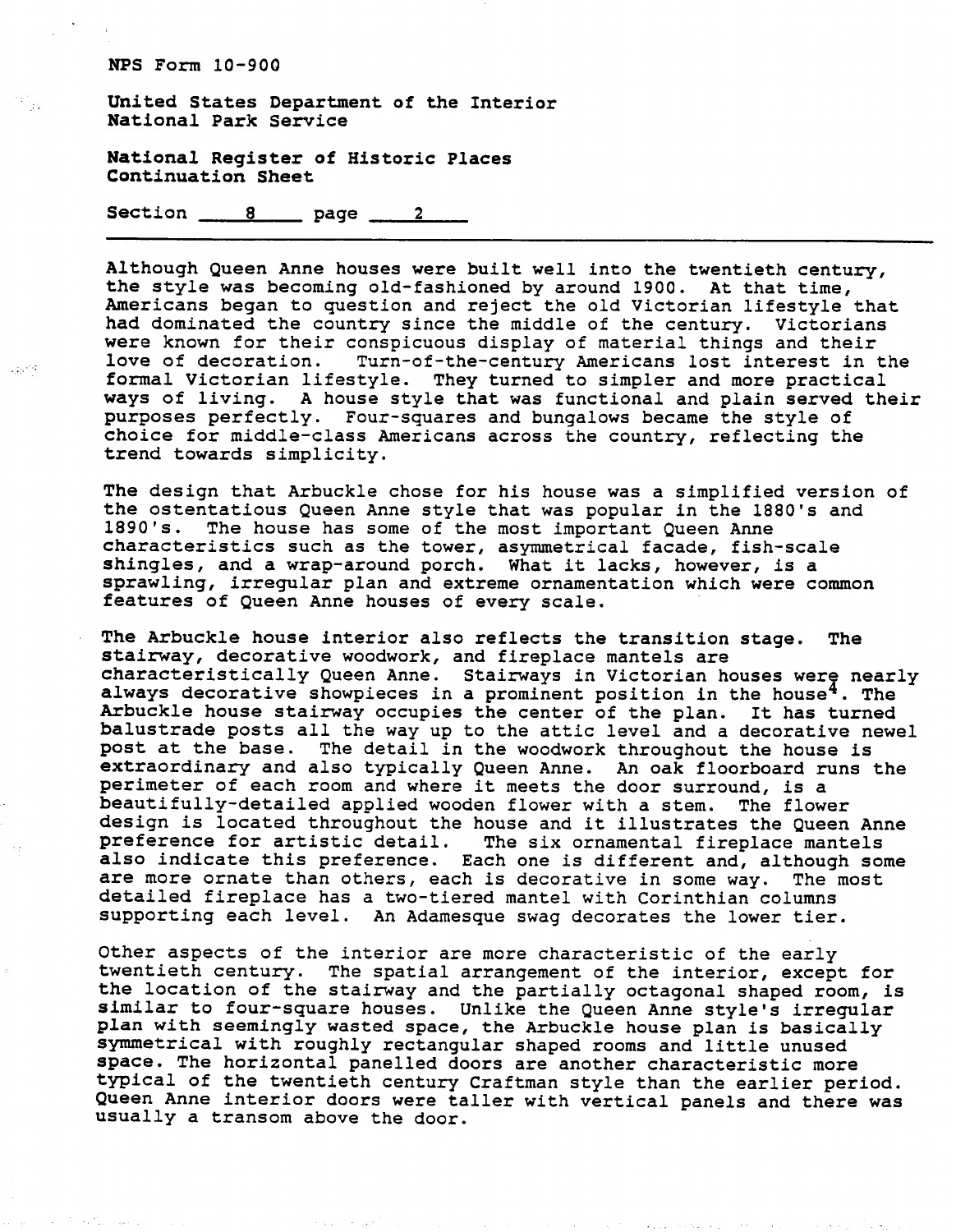**United States Department of the Interior National Park Service** 

**National Register of Historic Places Continuation Sheet** 

Section 8 page 3

**The Arbuckle house easily qualifies as a Queen Anne style house. What makes it different from Glenville's other houses of the period, however,**  is that it illustrates the early twentieth century trend toward **simplification in house design. Inside and out, the house was recently restored to its original appearance that clearly reveals its extraordinary detail and quality of construction. Like other Americans at the turn of the century, Mr. Arbuckle must have found it difficult to break with a grand older style but he also made his house more fashionable by following the trend towards a simpler design.**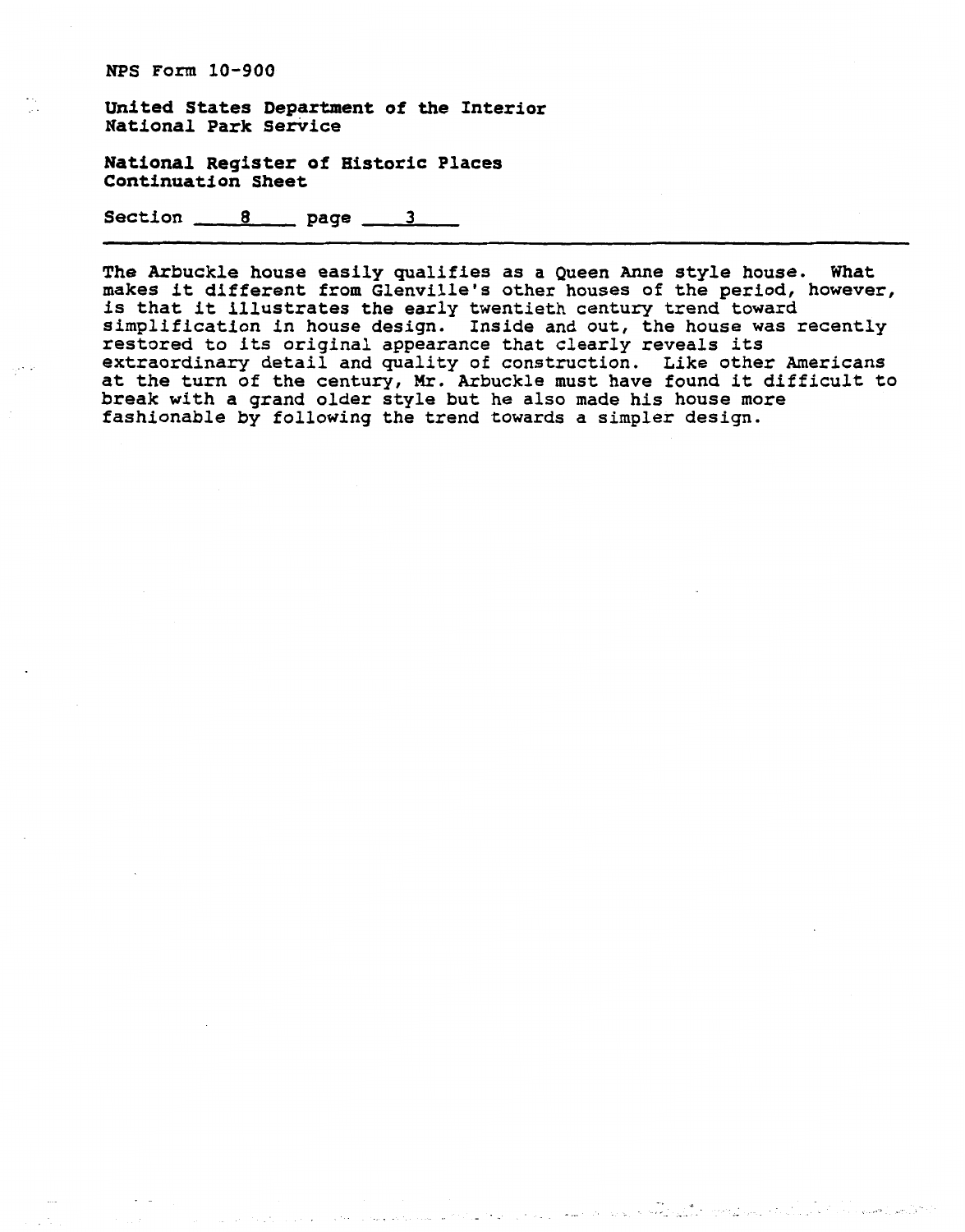**United States Department of the Interior National Park Service** 

**National Register of Historic Places Continuation Sheet** 

Section 8 page 4

## **Notes**

ý,

- **1. Girouard, 208-210.**
- **2. Wilson, 74-78**
- **Holly, "The American StyleH, 267**

and looking areas to

 $\mathcal{G}_\mathcal{G}$  , and  $\mathcal{G}_\mathcal{G}$  , where  $\mathcal{G}_\mathcal{G}$  , and  $\mathcal{G}_\mathcal{G}$ 

۰, s

- **3. Clark, 78**
- **4. Clark, 114**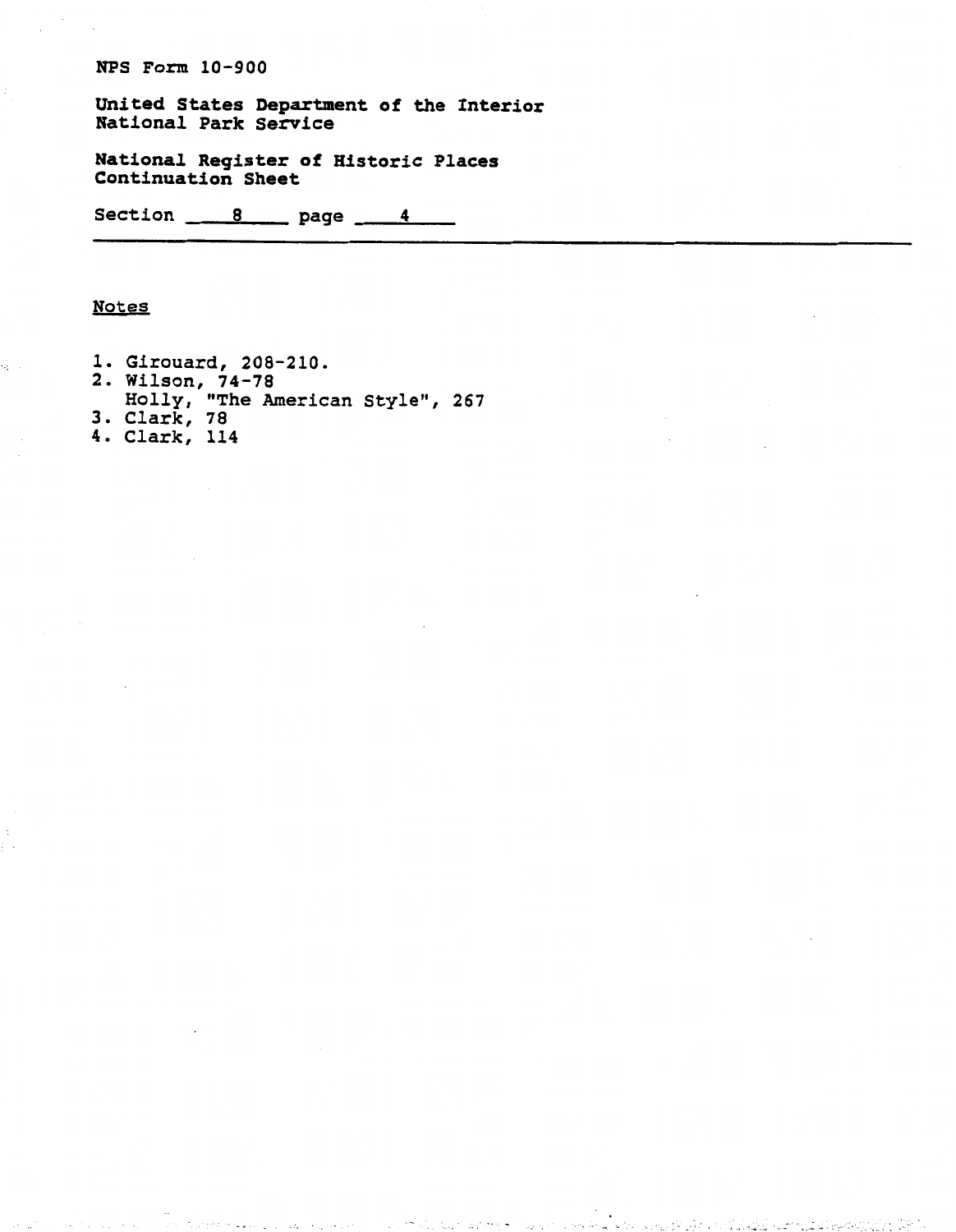| 9. Major Bibliographical References                                                                                                                                                                                                                                             |
|---------------------------------------------------------------------------------------------------------------------------------------------------------------------------------------------------------------------------------------------------------------------------------|
| x See continuation sheet.                                                                                                                                                                                                                                                       |
| Previous documentation on file (NPS): n/a                                                                                                                                                                                                                                       |
| _ preliminary determination of individual listing (36 CFR 67) has been<br>requested.                                                                                                                                                                                            |
| _ previously listed in the National Register<br>_ previously determined eligible by the National Register<br>_ designated a National Historic Landmark<br>_ recorded by Historic American Buildings Survey # __________<br>_ recorded by Historic American Engineering Record # |
| Primary Location of Additional Data:                                                                                                                                                                                                                                            |
| x State historic preservation office<br>_ Other state agency<br>_ Federal agency<br>_ Local government<br>_ University                                                                                                                                                          |
|                                                                                                                                                                                                                                                                                 |
| 10. Geographical Data                                                                                                                                                                                                                                                           |
| Acreage of Property: less than one acre                                                                                                                                                                                                                                         |
| UTM References: Zone Easting Northing Zone Easting Northing                                                                                                                                                                                                                     |
| $\frac{A}{C}$ $\frac{17}{C}$ $\frac{514260}{C}$ $\frac{4309326}{D}$ $\frac{B}{D}$ $\frac{17}{D}$ $\frac{514260}{D}$                                                                                                                                                             |
| Verbal Boundary Description: __ See continuation sheet.                                                                                                                                                                                                                         |
| The property line extends 100' to the southeast from the corner of Court<br>and Linn Streets, then northeast 105', northwest 100', and 105' back to<br>the origination point at the south corner.                                                                               |
| Boundary Justification: __ See continuation sheet.                                                                                                                                                                                                                              |
| The boundaries include all of the property historically associated with<br>the Arbuckle house.                                                                                                                                                                                  |
| 11. Form Prepared By                                                                                                                                                                                                                                                            |
| Name/Title: Stacy Sone, surveyor                                                                                                                                                                                                                                                |
| Organization: SHPO<br>Date: 8/26/91                                                                                                                                                                                                                                             |
| Street & Number: Cultural Center Telephone: 304-348-0240                                                                                                                                                                                                                        |
| City or Town: Charleston State: WV ZIP: 25305                                                                                                                                                                                                                                   |

الولادة في الأمان التي توسيد

 $\label{eq:1} \mathcal{L}_{\text{max}}(\mathcal{L}_{\text{max}}) \leq \mathcal{L}_{\text{max}}(\mathcal{L}_{\text{max}})$ 

بالمتباريخ

s provinci

 $\mathbb{R}^2$ 

 $\mathcal{A}_{\mathcal{A}}$  .

 $\mathcal{A}$ 

 $\frac{1}{2}$ 

 $\frac{1}{2}$  and

 $\frac{\epsilon}{2}$ 

الموارد والمعاقبة والمراكب والأراد والمراكبة

وللمتحاص والمستعمل والمتحاول والمتحاول والمتحار المتحاول المتحاول والمستعمر

 $\sim 10^{-10}$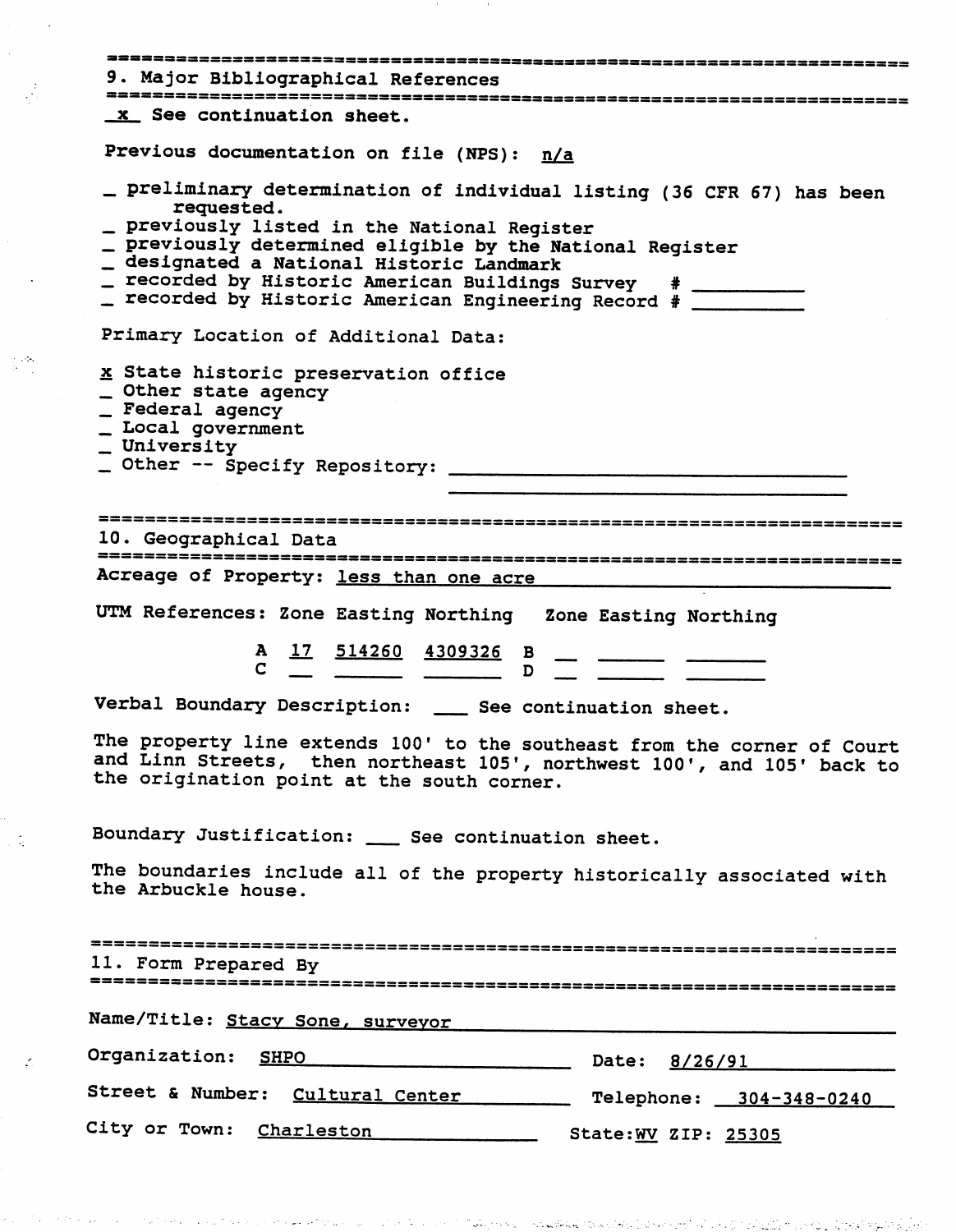**United States Department of the Interior National Park Service** 

**National Register of Historic Places Continuation Sheet** 

Section <u>9</u> page 1 **1** 

#### Bibliography

- 3

 $\sim$   $\sim$ 

- **Bame, Sue. "Arbuckle House". The Glenville Dernocrat/Pathfinder. Aug. 25, 1977.**
- **Clark, Clifford Edward. The American Home, 1800-1960. Chapel Hill: University of North Caroliana Press, 1986.**
- Girouard, Mark. Sweetness and Light. The "Queen Anne" Movement, **1860-1900. Oxford: Clarendon Press, 1977.**
- **Holly, Henry Hudson. "The American Style". The American Architect and**  Building News 2(Aug., 1877):267.
- . Modern Dwellings in Town and Country Adapted to American Wants and **Climate. New York: Harper and Brothers, 1878. Reprint. Watkins Glen, NY: Library of Victorian Culture, 1977.**

**Wilson, Richard Guy. "American Architecture and the Search for a National Style in the 1870's". Nineteenth Centurv 3 (1977): 74-78.**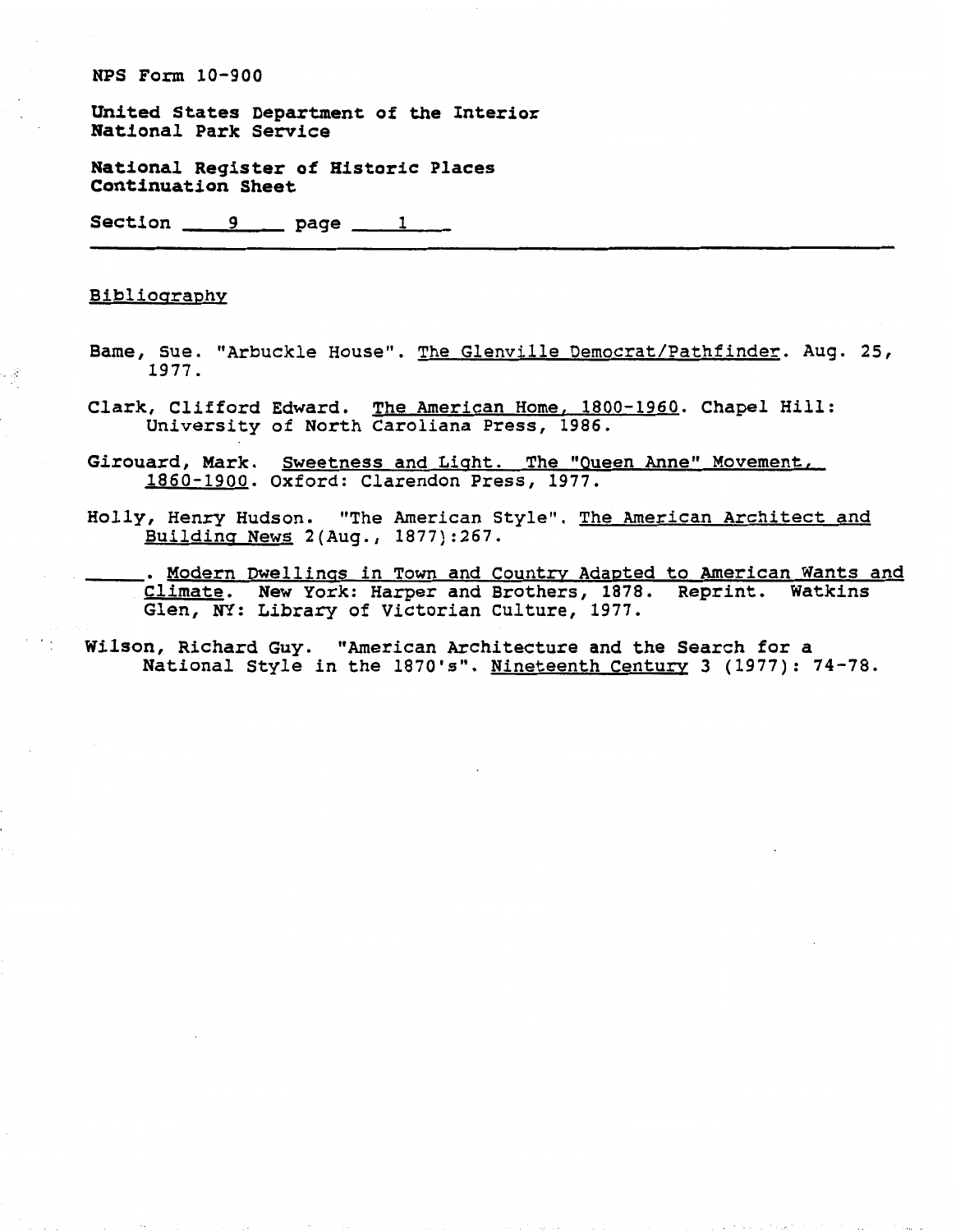